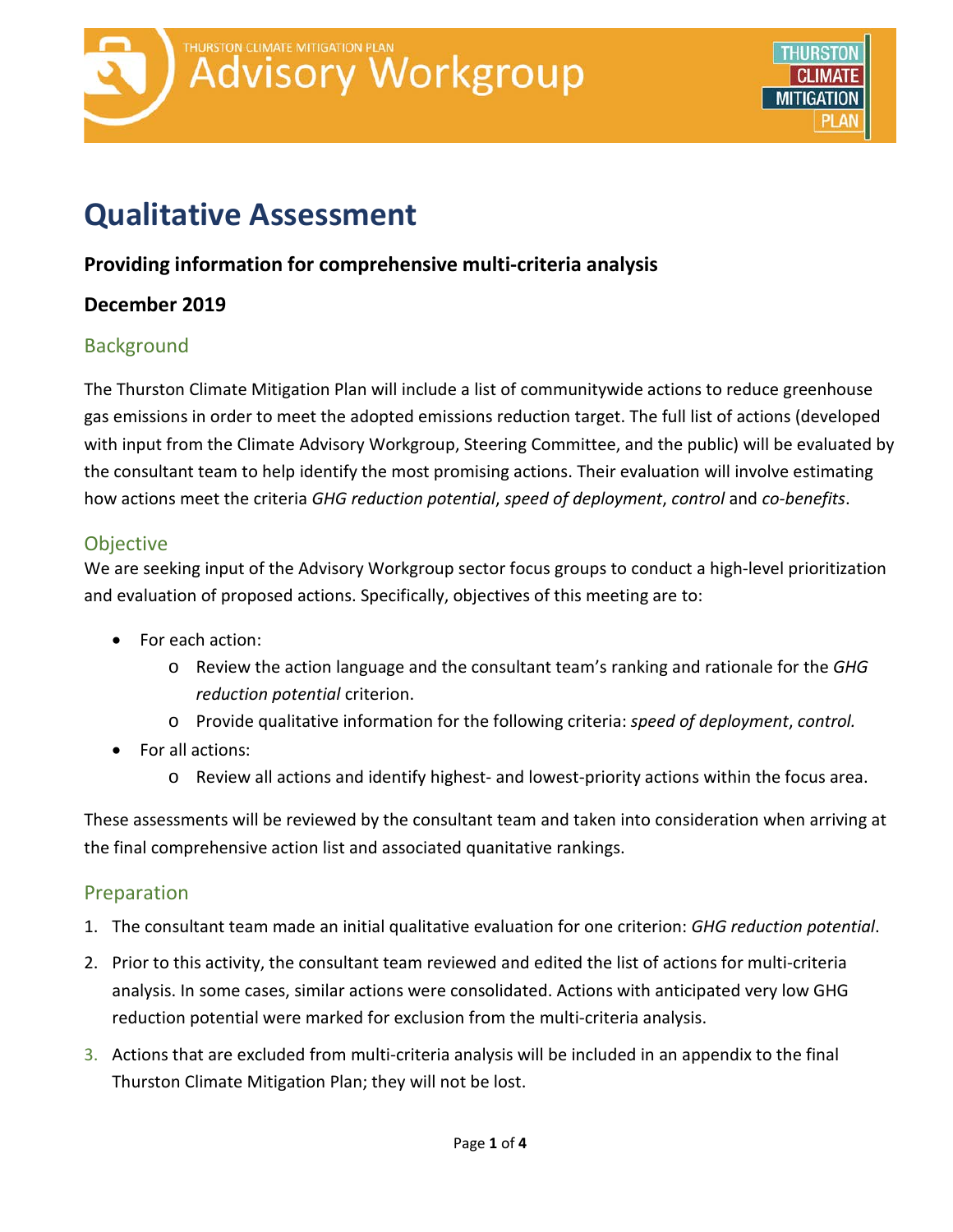# Sector Focus Group Tasks

- 1. Assign one person in the group to record rankings, thoughts, comments, and questions for each action.
- 2. Read through the entire list of your subgroup's actions once together, to gain a high-level picture of the proposed strategies and actions.
- 3. For each action, do the following as a group:
	- i. Review the action language and the consultant team's ranking and rationale for the GHG reduction potential criterion (see below). Provide any comments in the "GHG reduction ranking: Subgroup comments" column.
	- ii. Provide a qualitative ranking for the following two criteria: *speed of deployment*, *control.* Ranking definitions are provided below. Provide a brief rationale for the ranking in the corresponding "…rationale" column.

Try to limit each action to no more than five minutes of discussion and ranking.

- 4. Once you have finished reviewing all the actions, do the following individually (you MUST use ALL your stickers!):
	- i. Using your **green** stickers, indicate the three actions that you think MUST be in the final list of actions no matter what in the "Sticker" column. (5 minutes)
	- ii. Using your **red** stickers, indicate the three actions that you would be most comfortable leaving out of plan, if needed. Please write the rationale for your decision in the "Sticker rationale" column. (5 minutes)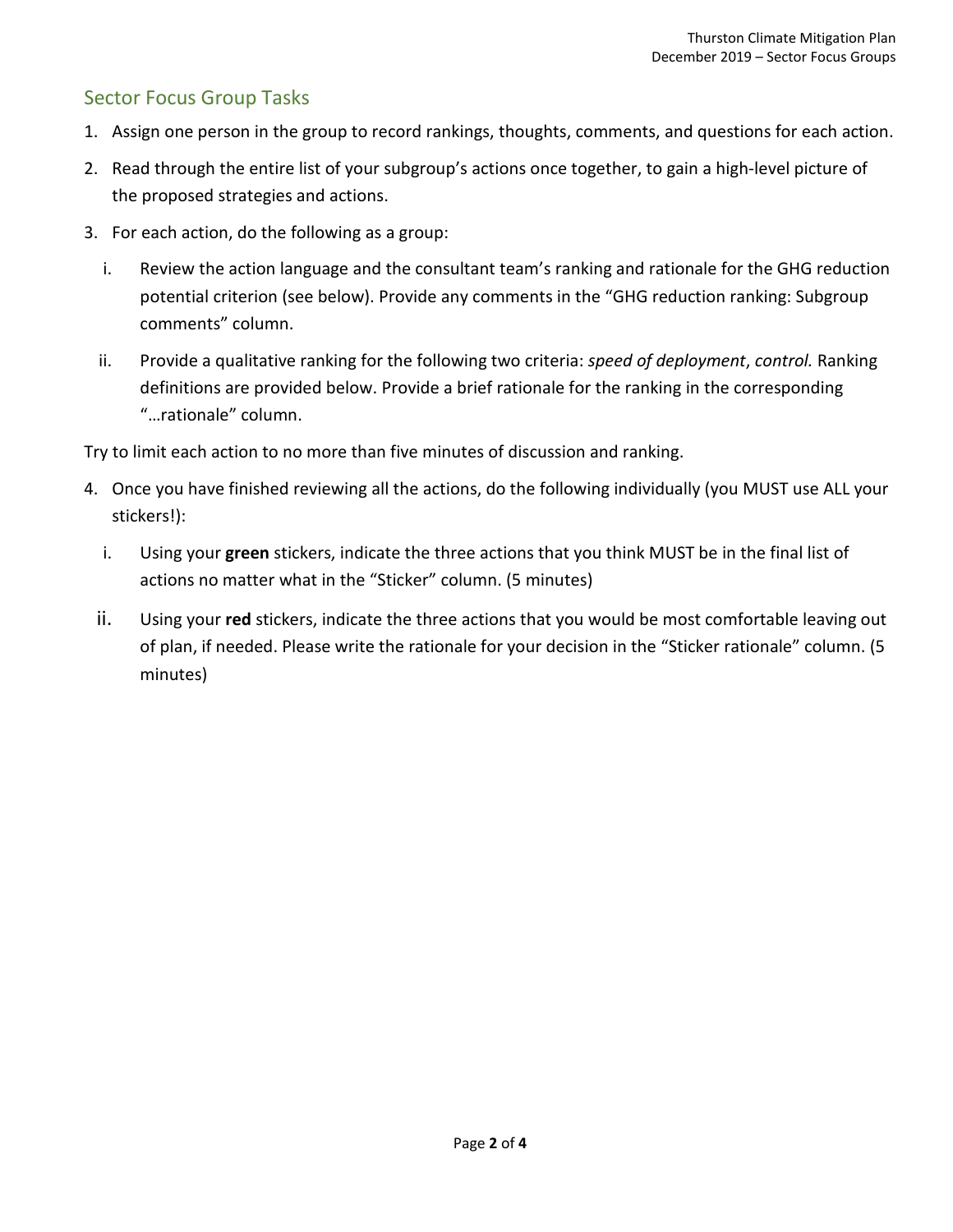# Criteria Definitions

*"GHG Reduction Potential": The annual quantity of greenhouse gas emissions (GHG) an action will avoid or sequester as of 2030.*

|         |                | <b>GHG Impact</b>                  |                                               |                                            |
|---------|----------------|------------------------------------|-----------------------------------------------|--------------------------------------------|
|         |                | <b>Low/High Emissions Sector</b>   | <b>Low/High Emissions</b><br><b>Subsector</b> | <b>Confidence/Probability of Impact</b>    |
| Ranking |                | Low                                | Low                                           | Low                                        |
|         | $\mathbf{1}$   | (e.g., water/waste and land        | (e.g., industrial,                            | (voluntary education/outreach; limited     |
|         |                | carbon sequestration)              | municipal)                                    | ability to scale)                          |
|         |                | Low                                | Low/High                                      | Medium/High                                |
|         | $\overline{2}$ | (e.g., water/waste and land        | (e.g., industrial,                            | (monetary incentives, regulation, or       |
|         |                | carbon sequestration)              | municipal, residential,                       | capital project; or voluntary with ability |
|         |                |                                    | commercial)                                   | to scale)                                  |
|         |                | High                               | Low                                           | Low/Medium/High                            |
|         | 3              | (e.g., transportation/land use and | (e.g., industrial,                            |                                            |
|         |                | buildings)                         | municipal)                                    |                                            |
|         |                | High                               | High                                          | Low/Medium                                 |
|         | 4              | (e.g., transportation/land use and | (e.g., residential,                           | (voluntary with monetary incentives or     |
|         |                | buildings)                         | commercial)                                   | education/outreach with ability to scale)  |
|         |                | High                               | High                                          | High                                       |
|         | 5              | (e.g., transportation/land use and | (e.g., residential,                           | (large-scale capital project or            |
|         |                | buildings)                         | commercial)                                   | regulation/policy)                         |

*"Control": One or more of the four project partners can likely influence the implementing party(ies), or can create the necessary regulatory structure.*

|         |                | Control                                           |
|---------|----------------|---------------------------------------------------|
|         |                | <b>Anticipated Jurisdiction Role</b>              |
| Ranking | $\mathbf{1}$   | Advocate at a non-TCMP entity                     |
|         | $\overline{2}$ | Voluntary partner with a non-TCMP entity          |
|         | 3              | Official partner (e.g., MOU) with non-TCMP entity |
|         | 4              | Funder of non-TCMP entity                         |
|         | 5              | TCMP entity is implementor or regulator           |

*\* If more than one project partner is collaborating on the effort, then move ranking up by 1 level.*